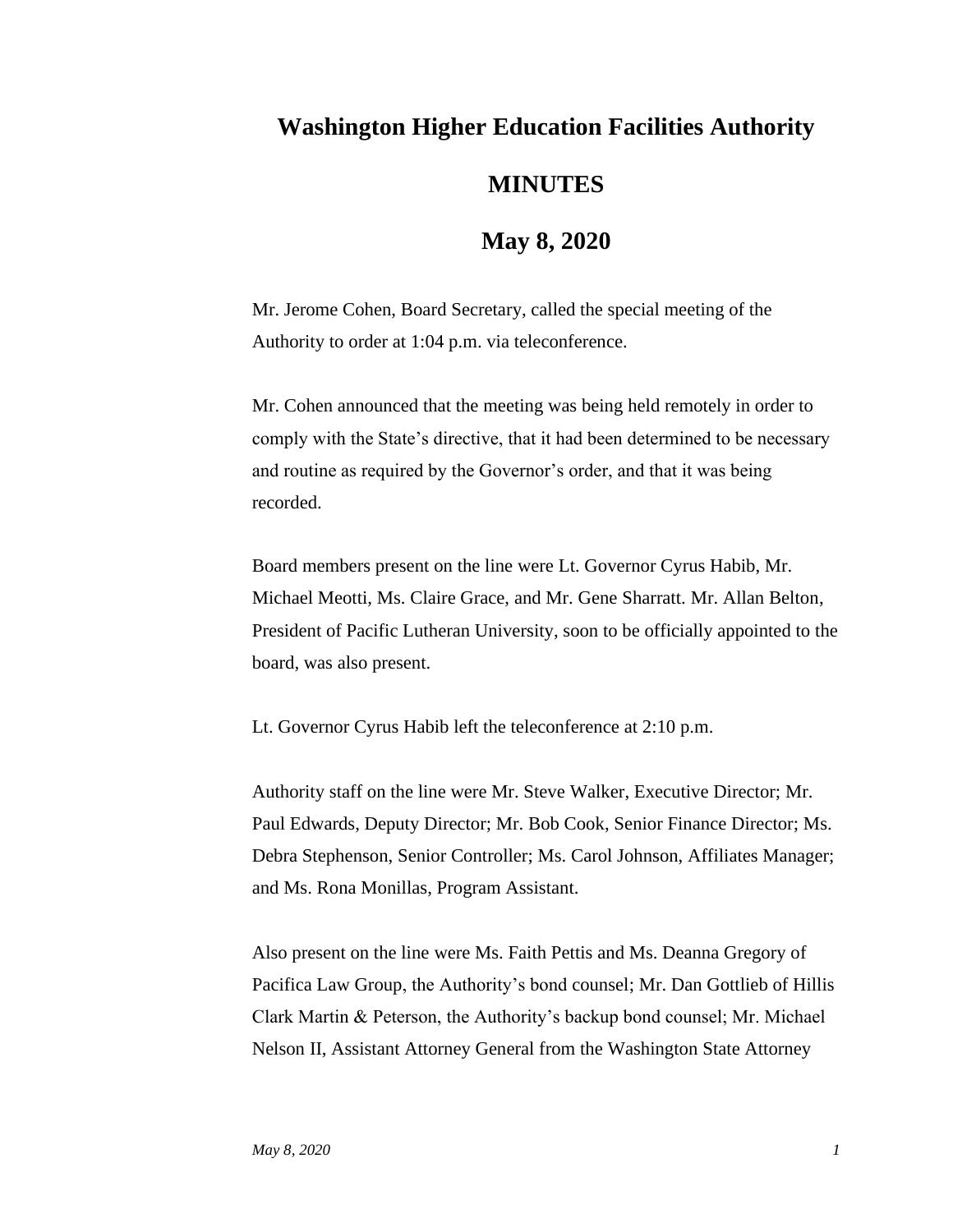General's Office; Ms. Elizabeth Bergman of Baker Tilly Municipal Advisors; and Mr. Aaron Fong of U.S. Bank Corporate Trust.

|                                                | Other meeting attendees were Mr. Bob Woodard and Mr. Matt Vickery of the                                                                                                                                                                                                       |
|------------------------------------------------|--------------------------------------------------------------------------------------------------------------------------------------------------------------------------------------------------------------------------------------------------------------------------------|
|                                                | Washington State Housing Finance Commission; representatives from Seattle                                                                                                                                                                                                      |
|                                                | University: Mr. Andrew O'Boyle, Associate VP for Finance and Investments,                                                                                                                                                                                                      |
|                                                | Mr. Wilson Garone, VP and Chief Financial Officer; and Mr. Joe Cater,                                                                                                                                                                                                          |
|                                                | Controller; Mr. John Wendling of UMB Bank, financial advisor to Seattle                                                                                                                                                                                                        |
|                                                | University; Ms. Terri Standish-Kuon, President and CEO of Independent                                                                                                                                                                                                          |
|                                                | Colleges of Washington; Ms. Mary Chikwinya, Director of Higher Education                                                                                                                                                                                                       |
|                                                | to Lt. Governor Cyrus Habib; and Mr. Grant Carwile of SL Capital Strategies.                                                                                                                                                                                                   |
| Approval of the<br><b>Minutes</b>              | Mr. Cohen asked for a motion to approve the minutes of the meeting held on<br>January 30, 2020. Dr. Sharratt made the motion, and it was seconded by Ms.                                                                                                                       |
|                                                | Grace. The minutes were approved unanimously, 5-0.                                                                                                                                                                                                                             |
| Introduction of the<br><b>New Board Member</b> | Ms. Johnson introduced and welcomed Mr. Allan Belton. Mr. Belton will be<br>taking over the position that Dr. Roy Heynderickx currently holds once his<br>appointment is finalized.                                                                                            |
| <b>Election of Secretary</b><br>and Treasurer  | Mr. Cohen introduced Mr. Walker to discuss the election of Board Secretary<br>and Treasurer. Mr. Walker stated that each year the Board elects a Secretary<br>and a Treasurer. He noted that the past year Mr. Cohen served as Secretary<br>and Ms. Grace served as Treasurer. |
|                                                | Both Mr. Cohen and Ms. Grace agreed to continue in their roles as Secretary<br>and Treasurer if the Board chooses to nominate and re-elect them.                                                                                                                               |
|                                                | Dr. Sharratt made the motion to re-elect Mr. Cohen as Secretary and Ms.<br>Grace as Treasurer. The motion was approved unanimously, 5-0.                                                                                                                                       |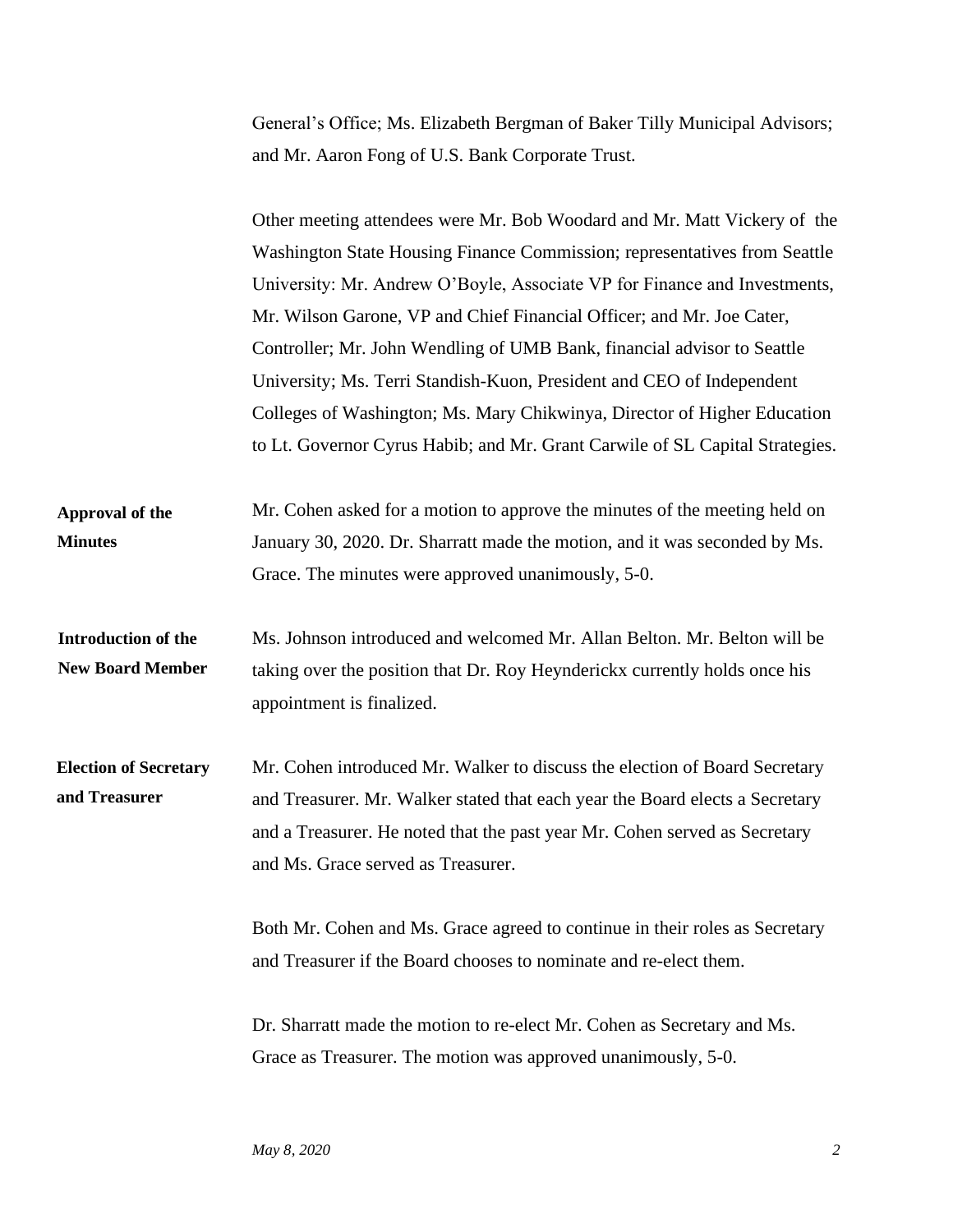| <b>Approval of Policy</b><br><b>Revision</b>                   | Mr. Cohen introduced Ms. Johnson to present Authority policy revisions. Ms.<br>Johnson stated that the proposed policy change is intended to clarify how<br>Authority issuance fees and contracted finance team fees are calculated on<br>publicly sold bond issues with premium.                                                   |
|----------------------------------------------------------------|-------------------------------------------------------------------------------------------------------------------------------------------------------------------------------------------------------------------------------------------------------------------------------------------------------------------------------------|
|                                                                | Ms. Johnson said that the objective of the policy change is to ensure that all<br>applicable fees will be charged based on the amount of the bond proceeds<br>generated from the sale of the bonds.                                                                                                                                 |
|                                                                | Ms. Johnson asked the Board to consider acting on staff recommendations to<br>approve the proposed changes to the Authority Facility Financing Policy<br>Guide, effective immediately. Mr. Meotti made the motion to accept the<br>proposed changes and Ms. Grace seconded the motion. The motion was<br>approved unanimously, 5-0. |
| <b>Action Item:</b><br><b>Approval of</b><br><b>Resolution</b> | Mr. Cohen introduced Ms. Johnson to present staff recommendation for<br>approval of Resolution No.20-03.                                                                                                                                                                                                                            |
| #20-03<br>for Seattle<br>University                            | Ms. Johnson stated that the board is considering a proposed issuance of tax-<br>exempt revenue bonds for Seattle University in an amount not to exceed<br>\$75,000,000.                                                                                                                                                             |
|                                                                | Ms. Johnson gave a brief summary of the transaction. She said that the bonds<br>were rated "A" with a negative outlook by Standard & Poor's (S&P).                                                                                                                                                                                  |

Ms. Johnson stated that a public hearing for this transaction will be held on May 15, 2020. She added that the Authority was unable to conduct a public hearing prior to the board meeting due to the Governor's proclamation prohibiting public gatherings due to COVID-19 and the IRS' public hearing requirements for in-person testimony. She reported that the IRS recently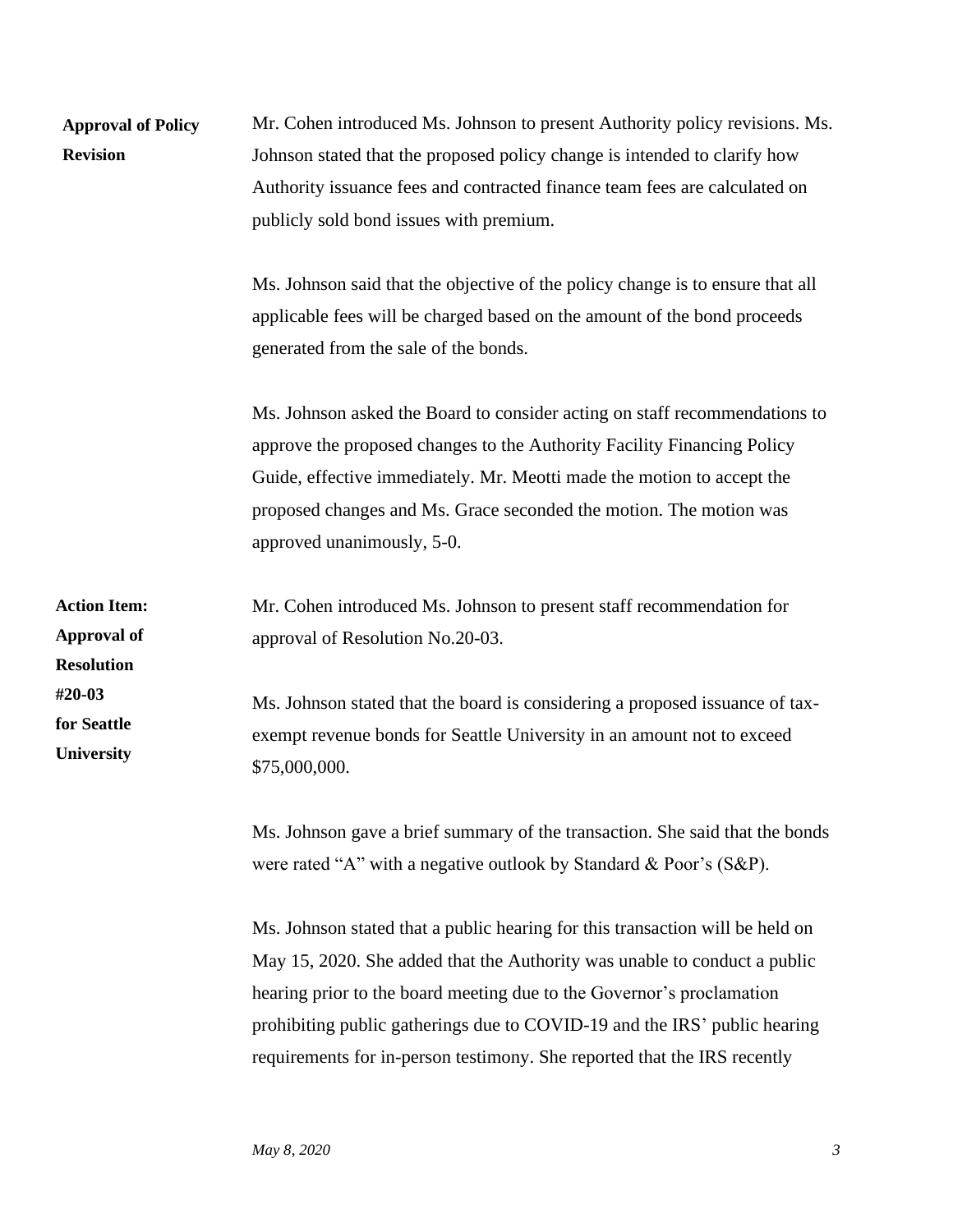issued temporary guidance that allows public hearings to be conducted via teleconference or other internet-based meeting technology.

Mr. O'Boyle thanked the Authority and gave a detailed description of the project. He added that they are excited to open the project next year.

Mr. Cohen inquired about the campus maker space. Mr. O'Boyle said that it is an open space where students can be creative, develop their ideas and make them real. He added that 3D printers will be available in this space.

Mr. Wendling, the University's financial advisor, presented the financing details of the project.

Ms. Grace commended the University for the reaffirmation of their "A" rating despite the uncertainties of the current market and COVID-19.

Dr. Sharratt asked if the University is anticipating additional fundraising and if they are expecting additional capital support for the project. Mr. O'Boyle said that their campaign goal for this project was \$100 million and that they have raised \$96 million. He said that \$90 million will be used for the current project and \$10 million on miscellaneous campus improvements. He added that they are not anticipating additional funds for this project. Mr. O'Boyle said that the overall capital campaign was \$275 million, and they have raised about \$260 million with a year to go.

Dr. Sharratt inquired if the University is planning for additional facilities in the future. Mr. O'Boyle said that they currently are not expecting any. Mr. Wendling added that the University has good flexibility within their budget that will enable them to make choices and contingency plans in the future.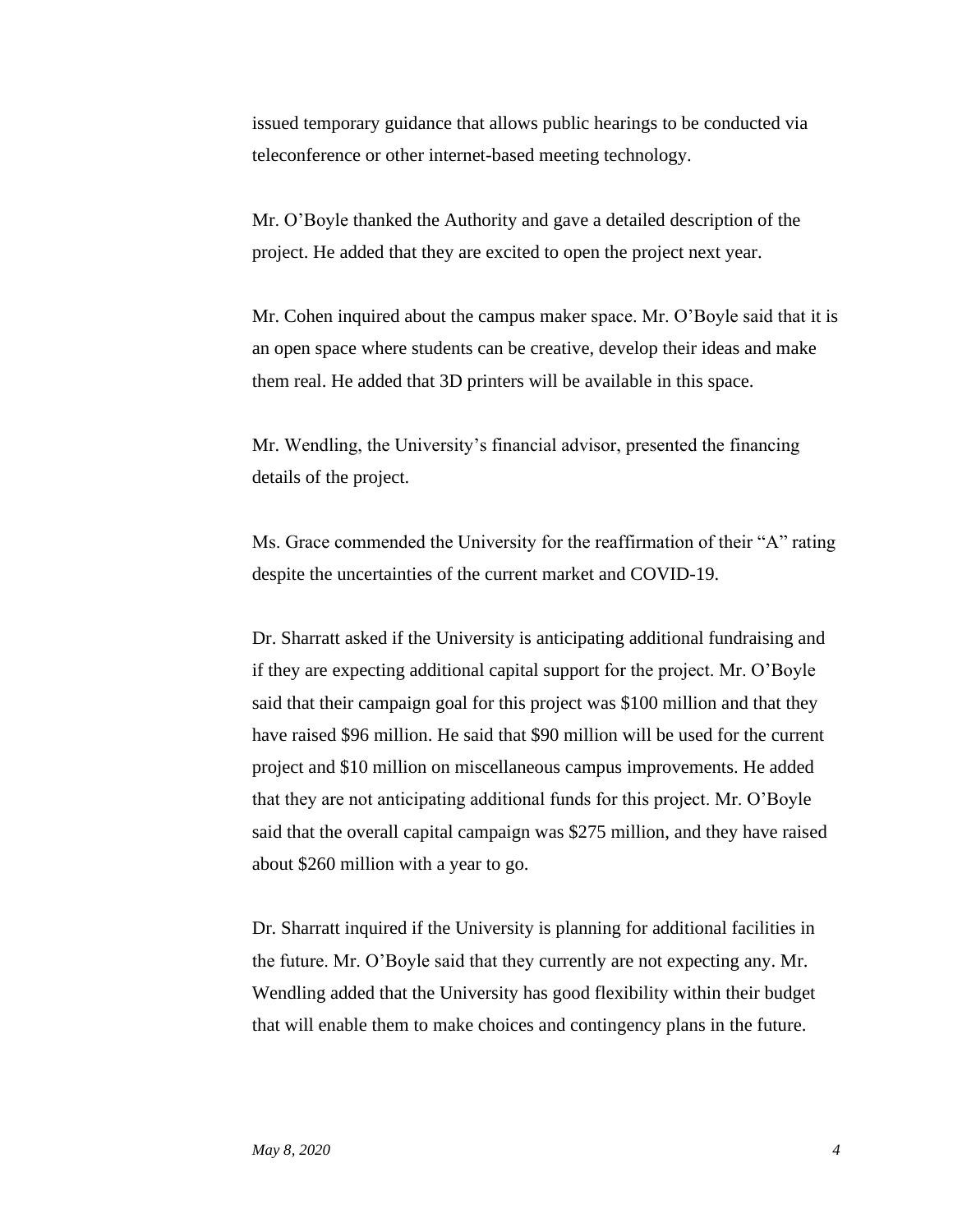Mr. Cohen asked for a motion to approve Resolution No.20-03. Dr. Sharratt made the motion, and it was seconded by Mr. Meotti. The resolution was approved unanimously, 5-0.

Mr. Cohen introduced Mr. Edwards to present Resolution No.20-04.

Mr. Edwards stated the resolution authorizes the use and acceptance of electronic signatures in accordance with RCW 19.360.020 and ESSB 6028 and further authorizes the development of procedures for implementation of the electronic signature policy.

Mr. Cohen asked for a motion to approve Resolution No.20-04. Ms. Grace made the motion. Dr. Sharratt seconded the motion. The resolution was approved unanimously, 5-0.

Mr. Cohen introduced Mr. Cook to present the proposed annual budget for the fiscal year beginning July 1, 2020 thru June 30, 2021.

Mr. Cook stated that the Authority is expecting two financings next year totaling \$30 million of proceeds. He said that for the six fiscal years prior to the current one, the Authority waived its ongoing annual fee of 6 basis points on bonds outstanding for member schools. He added that Authority staff are recommending that the Authority again waive the annual fee for the upcoming fiscal year to help member schools deal with the impacts of COVID-19.

Mr. Cook presented the Authority's budget summary and workplan for the fiscal year ending June 30, 2021. He asked the board to approve the budget with a proviso that the overhead items in the budget could vary up to 10% due to COVID-19 related items in the Washington State Housing Finance Commission's ("Commission") budget. The addition of these items could affect the allocation of overhead to the Authority.

**Action Item: Approval of Resolution #20-04 Authorizing the Use and Acceptance of Electronic Signatures**

**Action Item: Approval of the Annual Budget**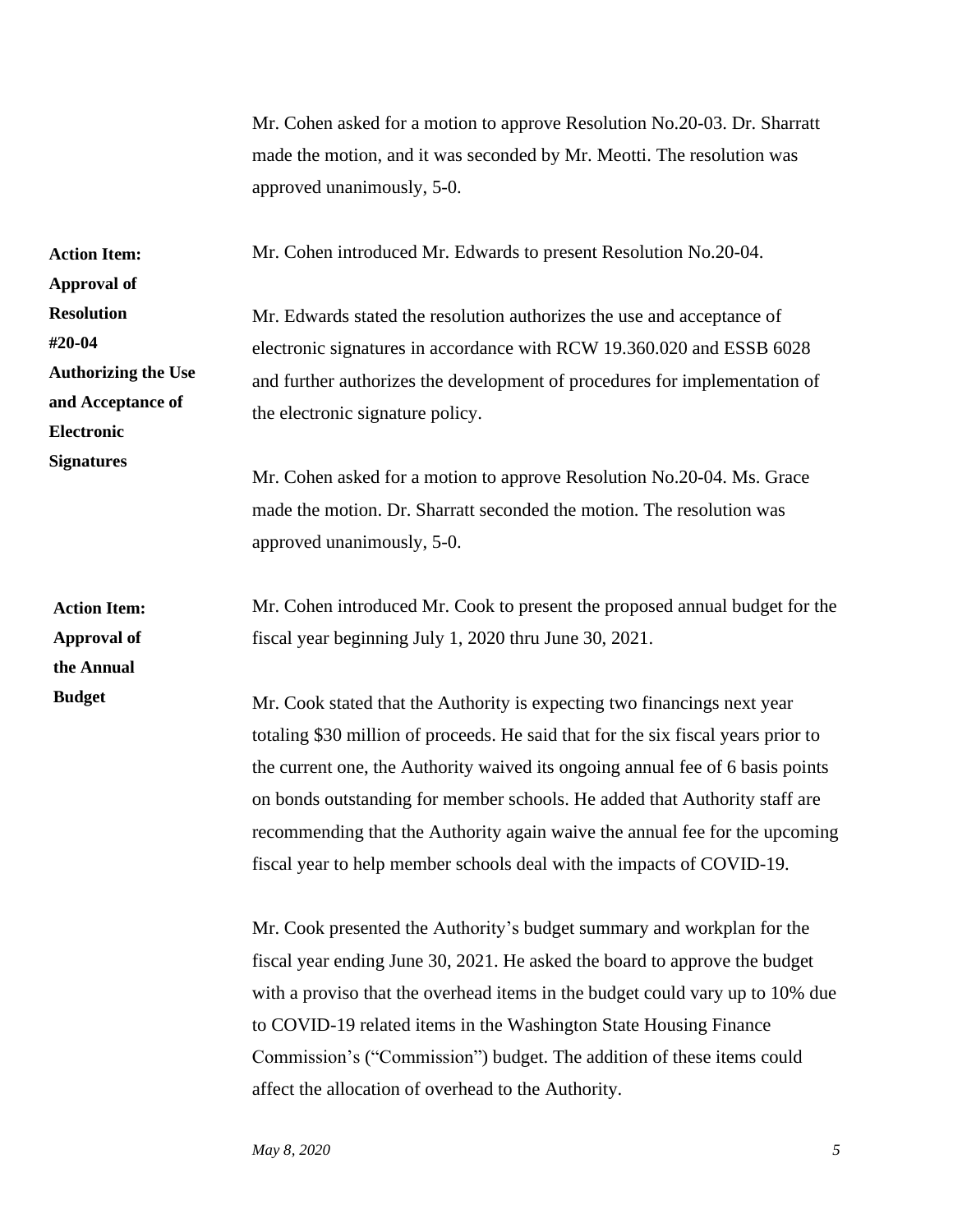Mr. Cohen inquired about the amount of the possible increase in the overhead items. Mr. Cook said that the maximum amount would be \$3,000 and only on certain items such as rent, information services, and the like that the Commission bills to the Authority based on the number of FTE's. He added that since the Commission's budget is not yet finished, it will affect the Authority's budget.

Mr. Cohen asked if there is a separate resolution for waiving the annual 6 basis points fee. Mr. Cook said that there is no separate resolution since the fees and fee waiver are reflected in the budget.

Ms. Grace recommended including a written evaluation of the impact of COVID-19 on Authority's programs and processes for this year as a performance measure.

Mr. Cohen asked for a motion to accept the budget for fiscal year 2021 with the proviso that overhead items billed by the Commission can increase by up to 10% above what is currently in the budget, and that there be a performance measure added to the Authority's Business Objectives that evaluates the impacts of COVID-19 on programs and processes. Ms. Grace made the motion and it was seconded by Dr. Sharratt. The motion was approved unanimously, 4-0. Lt. Governor Cyrus Habib left the teleconference at 2:10 p.m. and was not present for this vote or subsequent votes.

**Action Item: Review and Act on Resolution #20-02** 

Mr. Cohen introduced Mr. Cook to present Resolution No.20-02 authorizing investment of WHEFA funds in the Local Government Investment Pool (LGIP).

Mr. Cook stated that the LGIP resolution has been updated so that the authorization is for named roles rather than named persons. He added that this precludes the need for a new resolution each time there is a change in staff.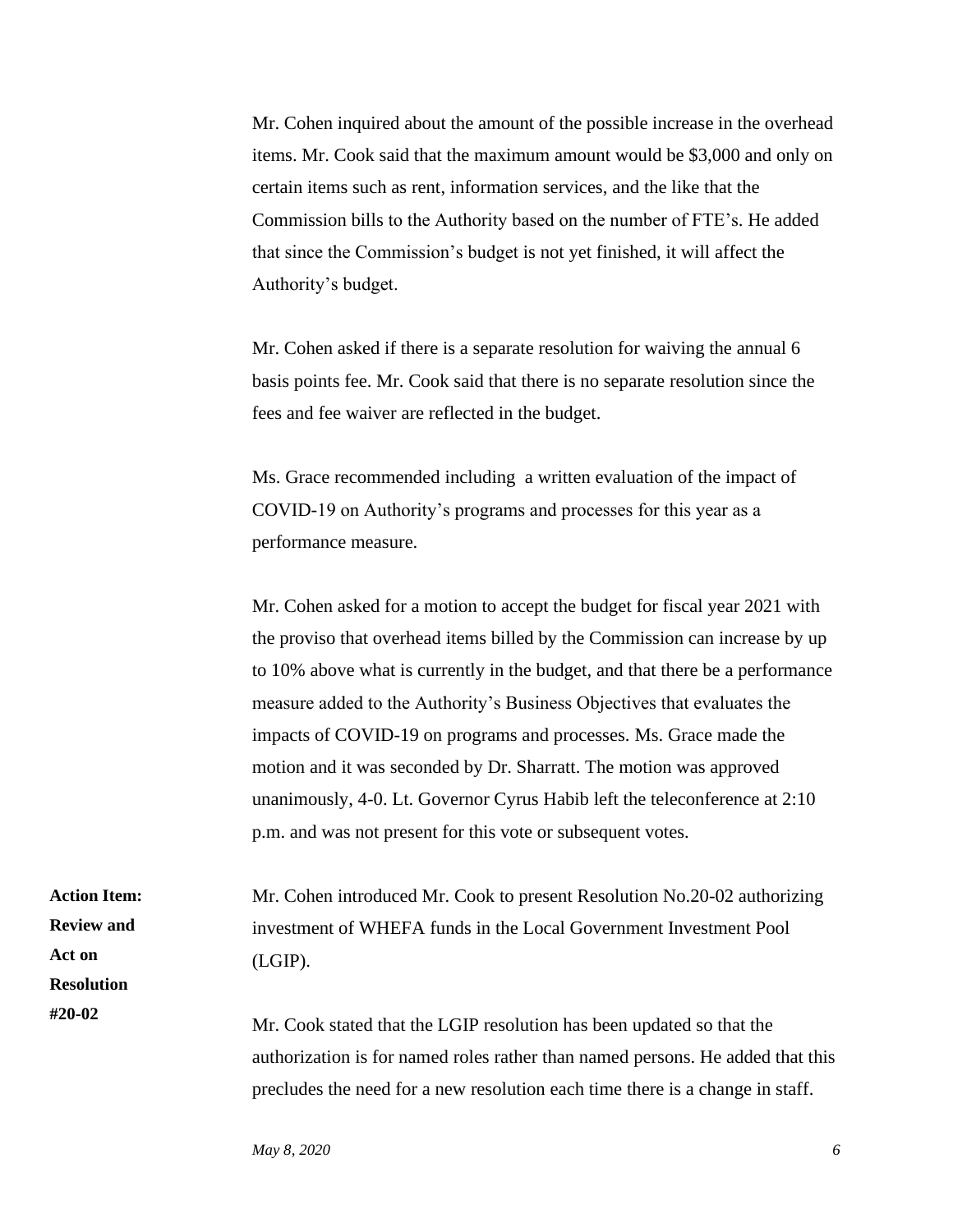Ms. Grace inquired about the LGIP returns on funds invested. Mr. Cook said that the Authority has a smaller reserve amount compared with the Commission. He added that LGIP has been doing well during this low interest environment. Mr. Cook said that LGIP works as a money market investment that is managed by the State Treasurer for municipalities and added that it is better than any money market fund the Authority can get in the marketplace in terms of returns.

Mr. Cohen asked for the motion to approve Resolution No.20-02. Ms. Grace made the motion and it was seconded by Mr. Meotti. The motion was approved unanimously, 4-0.

Mr. Cohen then asked Mr. Cook to present the financial statement for consideration. Mr. Cook stated that the unaudited financial statement for the period ending March 31, 2020, shows assets of just over \$1.4 million and approximately \$170,000 of liabilities, leaving just over \$1.26 million in net assets. He added that unrestricted revenue was approximately \$572,000. Mr. Cook said that expenses to date are approximately \$291,000, leaving a net position of about \$1.26 million. Ms. Grace moved the acceptance of the financial statements, and it was seconded by Dr. Sharratt. The motion was approved unanimously, 4-0. Mr. Cohen then asked Mr. Cook to present the invoice for services. Mr. Cook stated that the invoice from the Commission for January 1, 2020 through March 31, 2020 has been reviewed and approved for payment by the Treasurer, Ms. Grace. **Action Item: Acceptance of the Financial Statement Invoice for Services**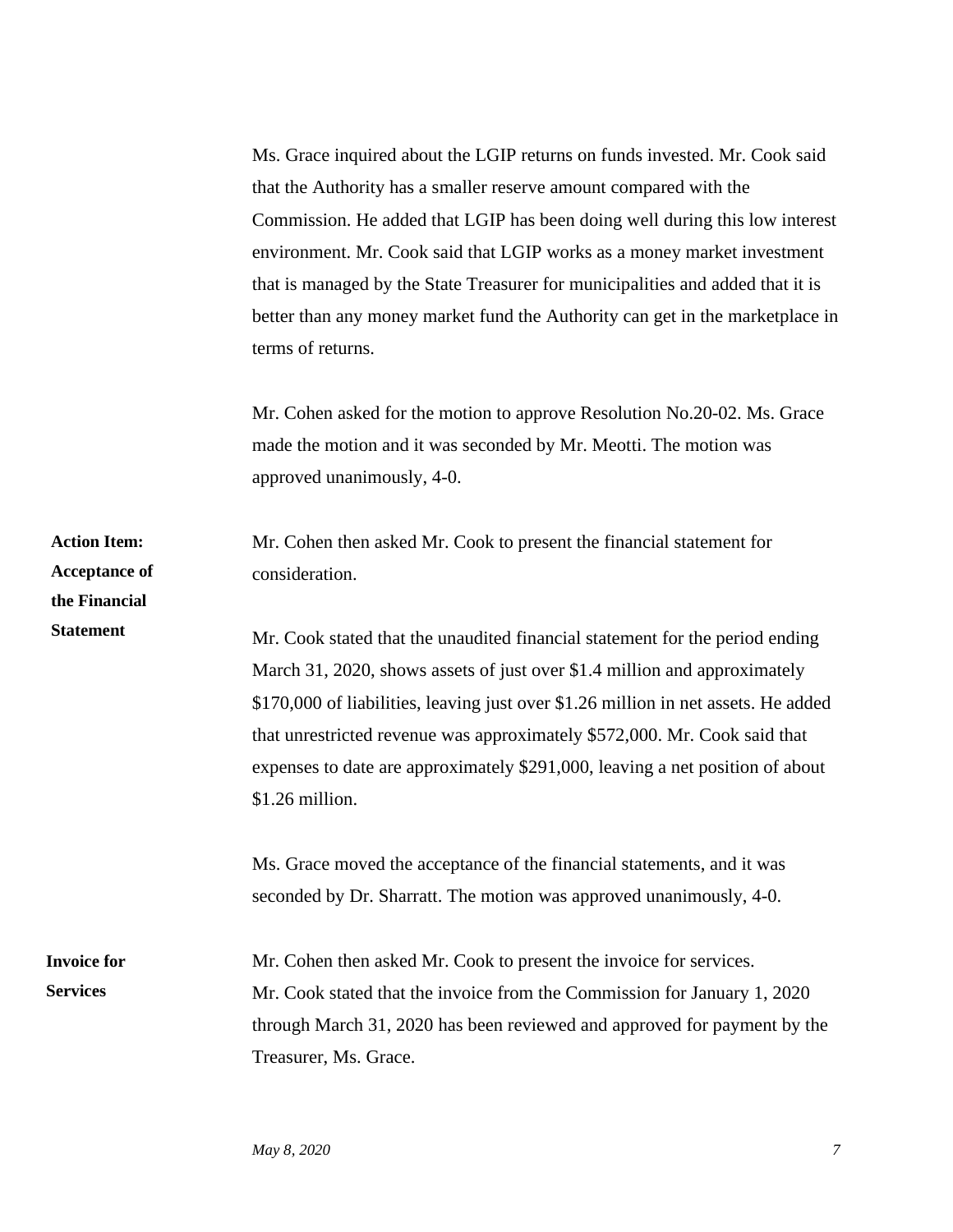Mr. Cohen introduced Ms. Bergman to present the market update.

**Market Update**

Ms. Bergman reported how COVID-19 produces volatility in the market. She said that the higher education bond sale market came back to life with ten deals to date during the COVID-19 period.

Ms. Bergman stated that interest rates on municipal bonds remained low from a historical perspective and added that the market remains favorable despite the disruption in the initial period.

Ms. Bergman reported that the investors are thinking about credits and what kinds of bonds they want to buy. The distinction between essential and nonessential services has increased. She stated that higher education is seen as a high-risk sector.

Ms. Bergman stated that Seattle University's "A" rating affirmation, even with a negative outlook, reflects strong management in this environment. She added that S&P put a negative outlook on over 100 ratings in higher education. Ms. Bergman said that both Moody's Investor Services' and S&P's sector outlooks are negative during the COVID-19 period. They both view higher education as in for a difficult operating environment and they expect more downgrades than upgrades. Narrow liquidity, thin operating margins, and weak enrollment trends are factors making universities most susceptible to negative rating actions.

Dr. Sharratt asked if a university's investment income can be a factor that is susceptible to negative ratings. Ms. Bergman said that even though endowments suffered significant losses over the past months, there is a tremendous amount of uncertainty. Rating agencies are hesitant to jump to conclusions and see losses in endowments as a moment in time.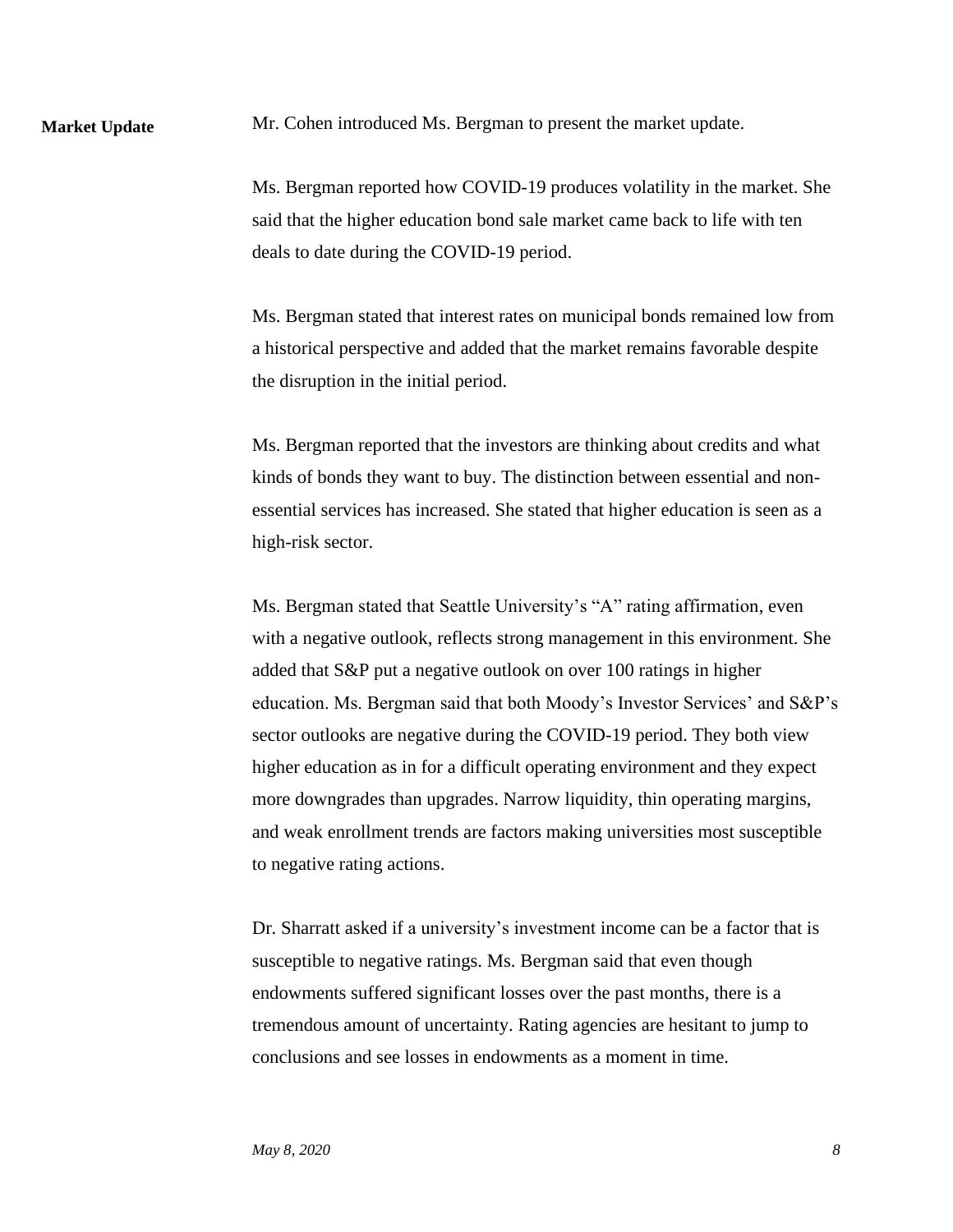**Washington Student Achievement Council** 

**Update**

Mr. Cohen introduced Mr. Meotti to present the Washington Student Achievement Council (WSAC) update.

Mr. Meotti shared WSAC's work and explained how the agency operates. He said that WSAC recently launched a digital tool to support students. He added that it is a texting tool for College Bound Scholars where they can interact 24/7 and get help filling out financial forms. They also launched a program called College & Career Compass that empowers adults to return to school, earn a credential and advance in their career. Due to the COVID-19 crisis they ramped up a version for high school students as well.

Mr. Meotti said Washington is the only state where the Governor terminated in-person instruction from K-12 to higher education in March. He said that WSAC has been working with the Governor's office, the Workforce Board, and other sectors on the re-opening of a few limited programs. This plan will allow for clinical programs, not including in-class instruction, to resume this week with social distancing and other protective measures. Mr. Meotti said that the Governor's Office is convening a group to begin conversations about fall re-opening.

Mr. Meotti said that one of the relevant challenges is that higher education institutions are dependent on auxiliary revenues such as dorm and food services. He said that enrollment was down about 10% - 12% in the Spring quarter.

Mr. Cohen asked Mr. Edwards to present the Bond Issue Status Report.

**Status Report**

**Bond Issue** 

Mr. Edwards stated that the potential \$7 million refunding for Heritage University presented at the January board meeting has been dropped. He reported that Heritage University has since decided not to pursue a refunding. Instead, the University and the bank have negotiated a change in the terms of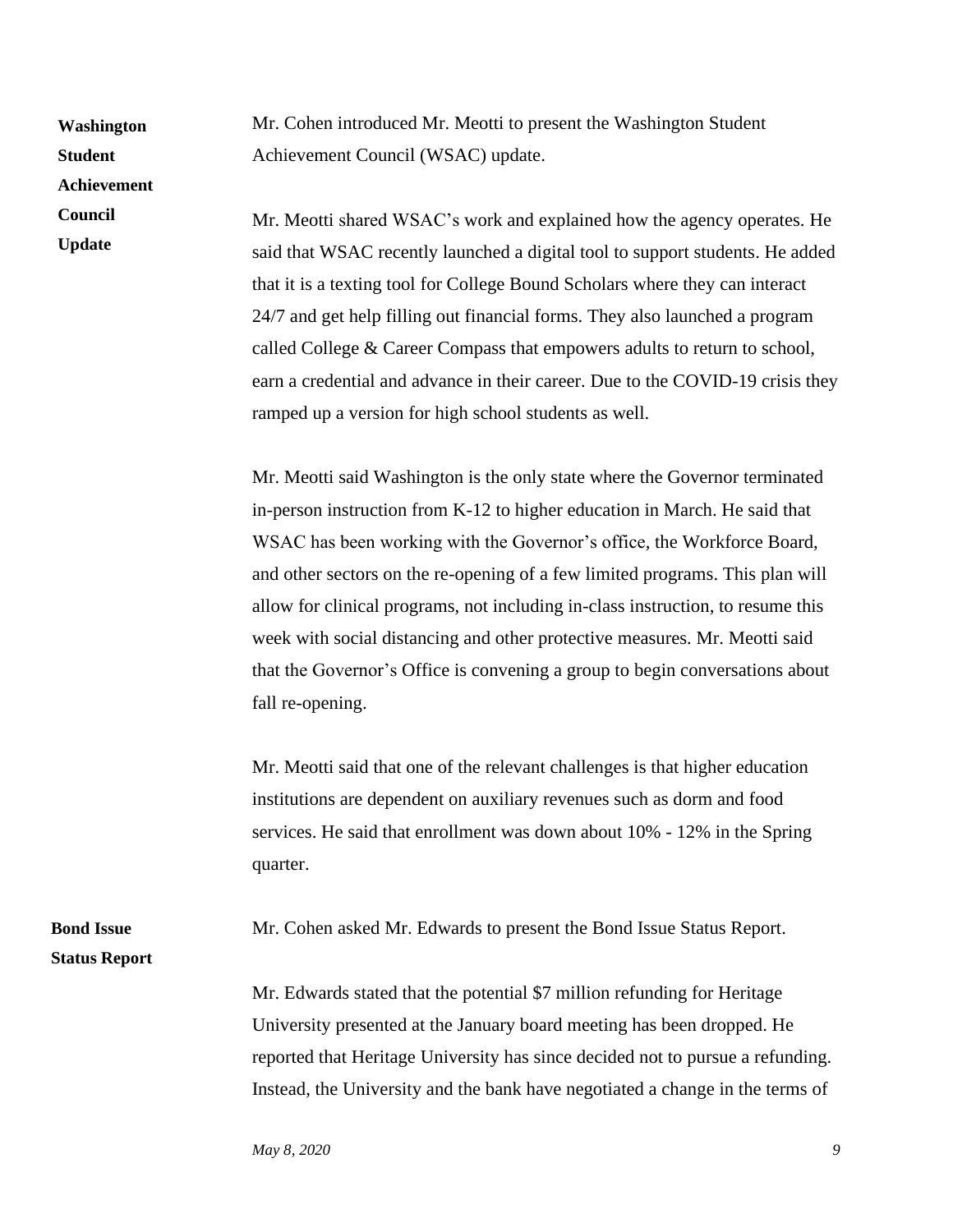the bond issue. The negotiation will result in a reduced interest rate and relaxed financial reporting, both of which will give the University more flexibility. Mr. Edwards highlighted that the Authority's total bond issue for 2020 fiscal year will be \$271,180,000 with total estimated Present Value (PV) savings of \$7.54 million. Mr. Cohen then asked Mr. Walker to present the Executive Director's report. Mr. Walker announced that the Governor's Office will soon officially appoint Allan Belton, President of Pacific Lutheran University to the WHEFA board, taking over Dr. Heynderickx's position. Mr. Walker recognized Dr. Heynderickx for his eight years of service as a board member to the Authority. Mr. Walker acknowledged staff for their work and effort in keeping Authority business on track. Mr. Walker said that there will be a special session in the State Legislature sometime in late summer. **Executive Director's Report**

> Mr. Walker reported that the NAHEFFA 2020 Spring Conference in Charleston, South Carolina was cancelled due to COVID-19. He said that the Fall Conference in Milwaukee, Wisconsin is still scheduled on September 16- 18.

Mr. Walker gave a summary of relevant articles in the board meeting packet. He added that the next board meetings are scheduled for August 6, 2020 and November 5, 2020.